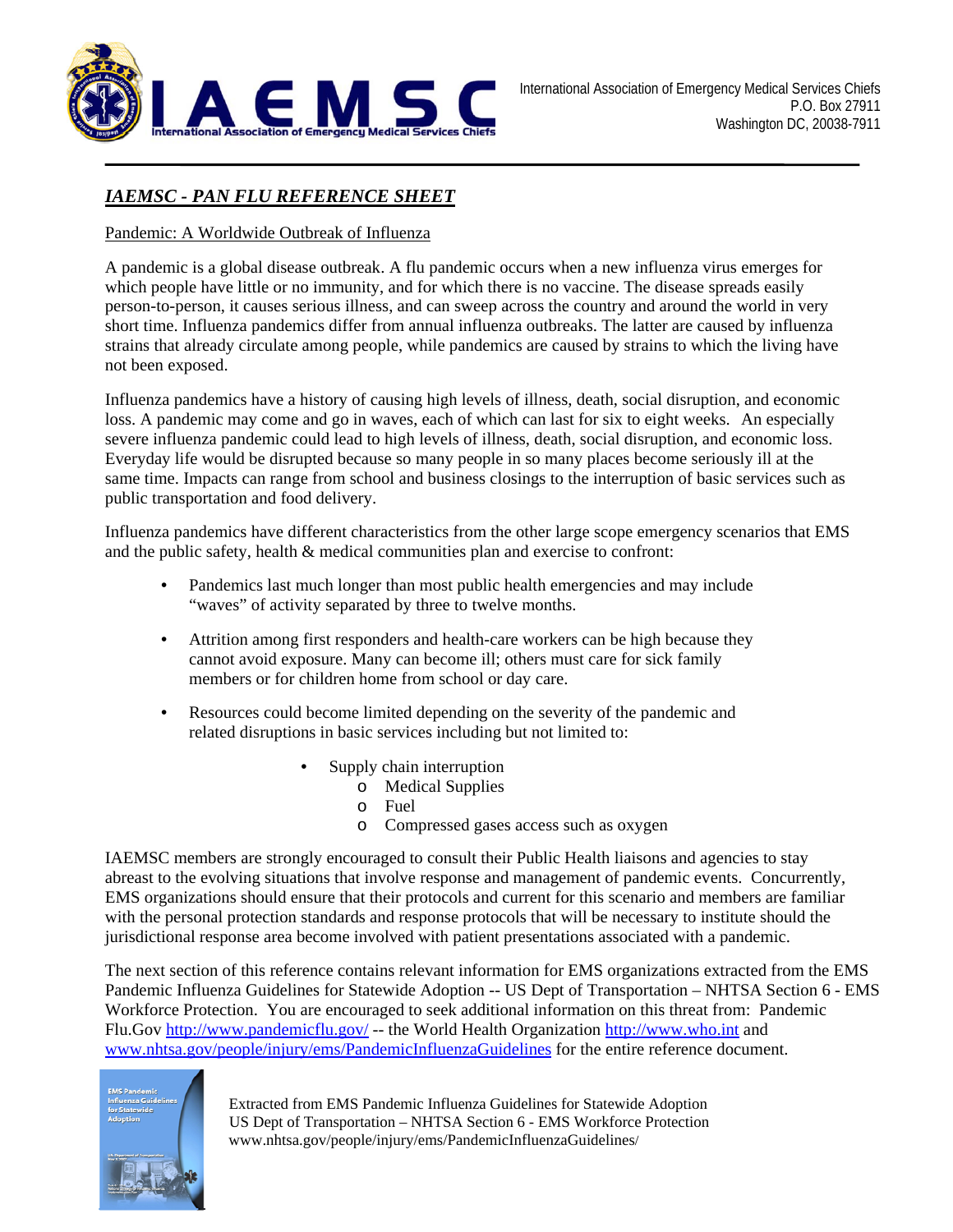

# **Section 6 - EMS Workforce Protection Guideline 6.1 – Protection of EMS and 9-1-1 Workforce and Families**

#### **State, local, tribal, and territorial EMS pandemic influenza plans should identify strategies to protect the EMS and 9-1-1 workforce and their families during an influenza pandemic.**

# **Rationale**

As a component of the Nation's critical infrastructure, emergency medical services will play a vital role in responding to requests for assistance, triaging patients, and providing emergency treatment to patients during a pandemic. Strategies to protect the EMS and 9-1-1 workforce and their families are essential to maintaining an EMS systems' ability to satisfy demand for services.

# **Considerations**

- EMS and 9-1-1 agencies should promote educational and operational strategies for infectious disease control and prevention that contribute to personnel health and safety.
- EMS and 9-1-1 pandemic influenza planners should work with public health officials and occupational health personnel to establish internal surveillance protocols and tracking systems to monitor the health of workers and to determine whether ongoing strategies of ensuring workplace safety and operational continuity are successful or need to be altered as a pandemic evolves.
- EMS planners should consider the impact of an influenza pandemic on workers and their families and include labor and non-labor representatives whenever possible in planning efforts intended to protect the workforce.
- EMS planners should consider mechanisms that could be sustained throughout a pandemic period to maintain physical and mental capabilities of providers.
- EMS pandemic influenza plans should consider opportunities for off-duty EMS personnel to have alternative housing arrangements during a pandemic, thereby protecting providers from transmitting disease to family members or visa versa.
- EMS planners should consider methods to offer prophylaxis/treatment to EMS providers. 66
- Contingent upon the availability of countermeasures, EMS planners should also consider methods to offer medications to family members of personnel.
- EMS agencies should ensure ongoing availability of and encourage proper use of infection control measures and personal protective equipment to reduce risk of exposure (e.g., eye protection, personal respirators such as N95s for providers and masks for patients as appropriate, gowns for responders, gloves, hand disinfectant, disposable tissues, and effective containment of contaminated materials that may require disposal into biohazardous waste containers.)

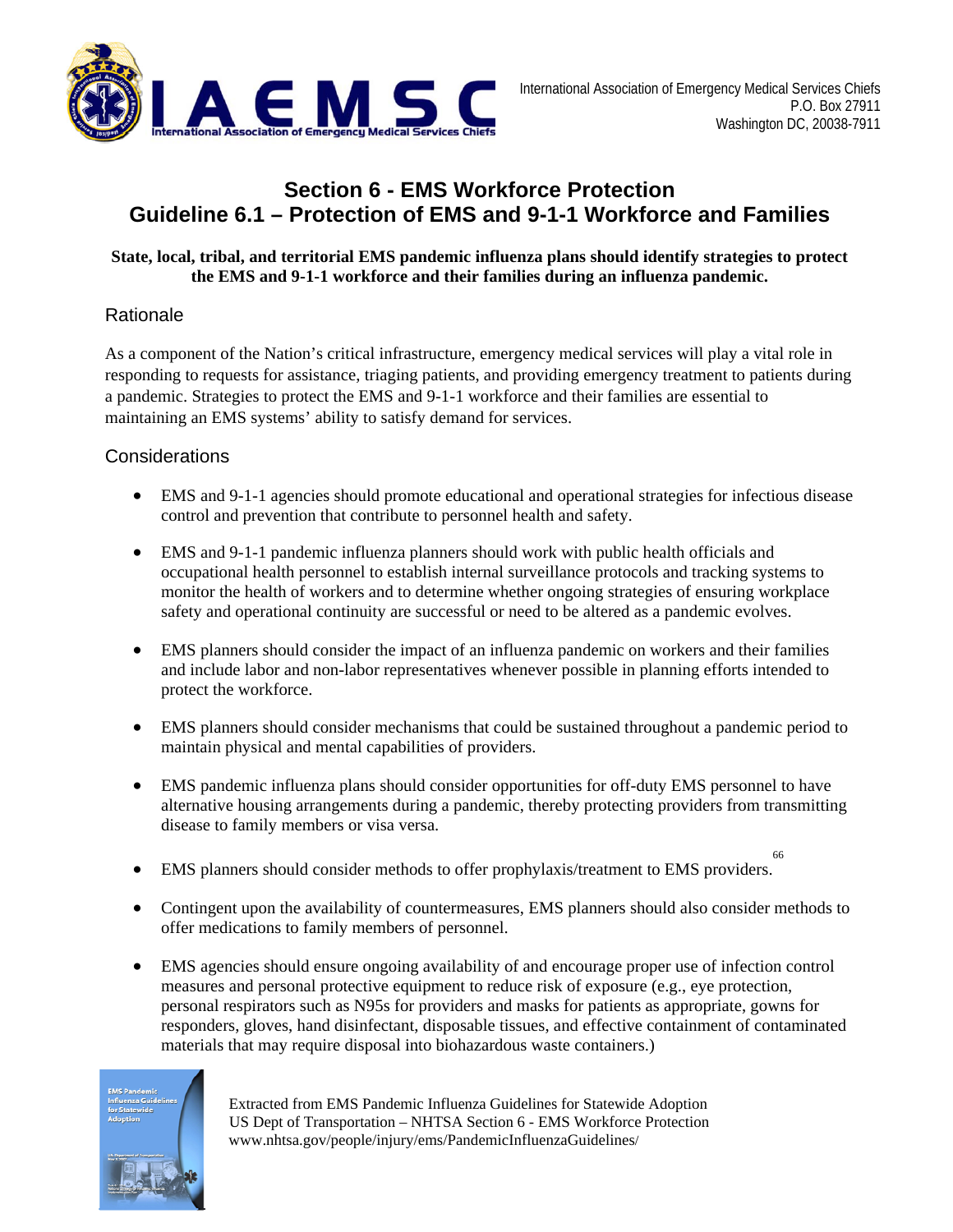

# **Background**

An influenza pandemic is expected to have substantial impact on the healthcare system with large increases in demand for healthcare services. EMS will be treating influenza-infected patients and will be at risk of repeated exposures. To support continued work in a high-exposure setting and to help lessen the risk of EMS workers transmitting influenza to other patients and EMS family members, their protection must be given high priority 67,68,69

The prospect of absenteeism due to illness, quarantine, fear, or death reinforces the need to develop plans to proactively protect and support the workforce and their families before and during an influenza pandemic. The vulnerability of the healthcare workforce was apparent when both Hong Kong and Toronto dealt with SARS. Transmission of SARS appeared to result primarily from direct patient contact or contact with large respiratory droplets in the close vicinity of an infected person. Despite apparent limited modes of transmission, SARS has been known to spread extensively among HCWs [health care workers] in various settings. For example, among 138 cases of secondary and tertiary spread in Hong Kong, 85 (62%) occurred among HCWs; among 144 cases in Toronto, 73 (51%) were HCWs. SARS infection of HCWs might be related to increased contact with respiratory secretions, contact with patients during a more contagious phase of critical illness, contact with particular patients at increased likelihood of spreading SARS (i.e., super 70

spreaders), or exposure to aerosol-generating patient-care procedures.

EMS agencies and personnel should practice infection control procedures. In the *Morbidity and Mortality Weekly Report Cluster of Severe Acute Respiratory Syndrome Cases Among Protected Health-Care Workers --- Toronto, Canada, April 2003*, the CDC reports that although infections among health care workers were a common feature of severe acute respiratory syndrome (SARS), the majority of these infections occurred in locations where infection-control precautions either had not been instituted or had been instituted but were not followed. In addition, Health Canada and the CDC are aware of several unpublished reports of SARS clusters among unprotected healthcare workers involved with intubation, both in Canada and outside North America. The cluster described in this report might be unique, as healthcare workers appear to have followed infection-control precautions recommended by Health Canada. The Health Canada recommendations, although similar to those of CDC, differ from CDC guidelines with respect to respiratory protection. CDC guidelines specify use of respirators certified the National Institute for Occupational Safety and Health (NIOSH) and rated at an N95 level of protection or greater. Health Canada recommends use of "N95 equivalent" respirators. The respirators used by one hospital, although compliant with Canadian public health recommendations, were not NIOSH-certified. In addition, at the time these exposures occurred, fit testing was not recommended by Canadian public health authorities; such testing has been mandated in the United States since 1972. 71 72

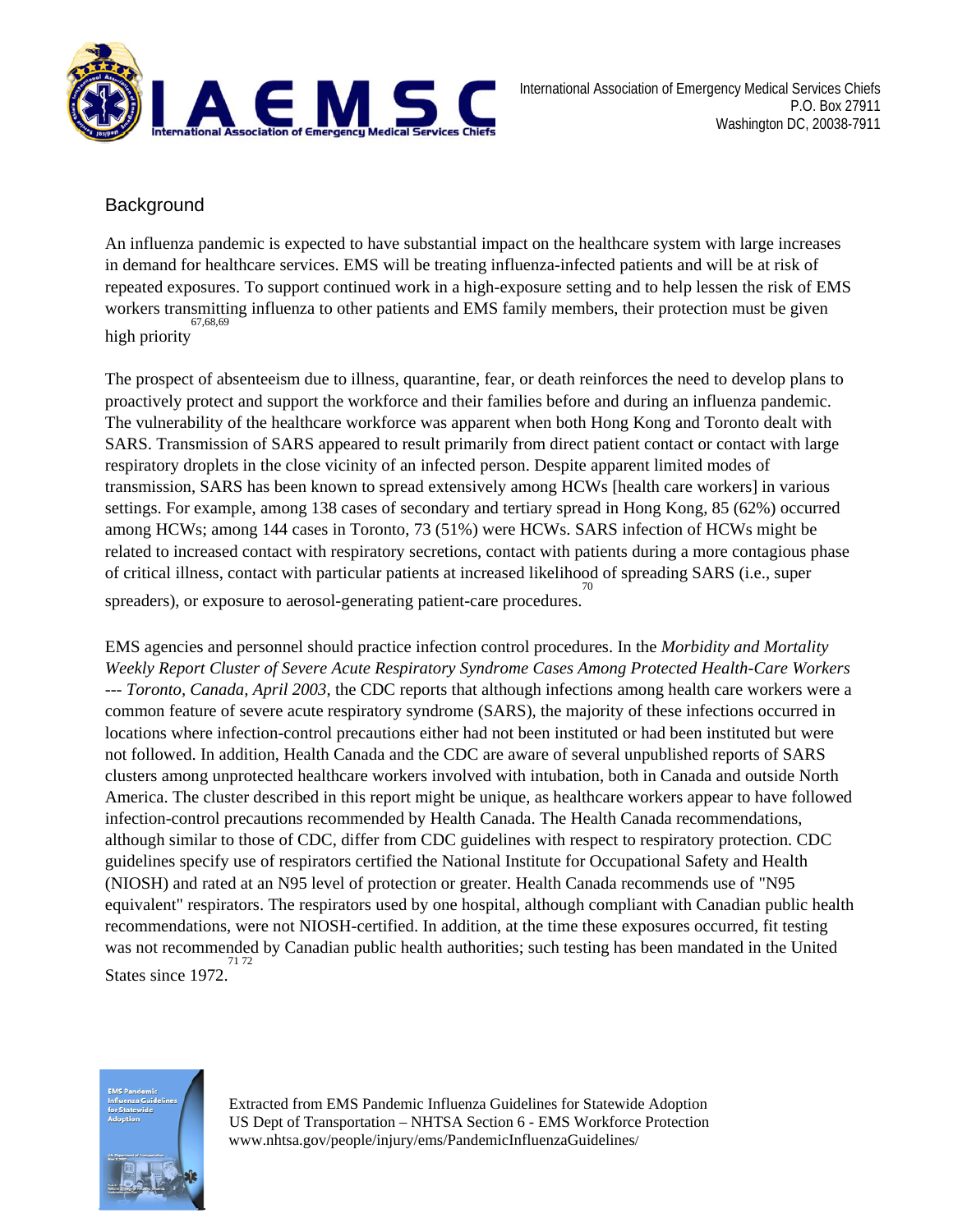

# **Guideline 6.2 – Infection Control and Decontamination**

**EMS agencies should consistently practice basic infection control procedures including vehicle/equipment decontamination, hand hygiene, cough and respiratory hygiene, and proper use of FDA cleared or authorized medical personal protective equipment (PPE) regardless of the likelihood of an influenza pandemic.** 

#### Rationale

The consistent practice of basic infection control and decontamination measures is essential to protect EMS providers and their patients by reducing transmission of infectious diseases and other pathogens.

#### **Considerations**

- EMS agencies should adopt day-to-day infection control and decontamination procedures consistent with the most recent CDC and OSHA guidance. (Appendices K, L, and  $Q$ ) |
- EMS agencies should define mechanisms of rapidly modifying infection control and decontamination procedures based on the most recent research and scientific information, including Federal, State and local pandemic influenza guidelines.
- When a pandemic influenza symptom set is available from the CDC, EMS and 9-1-1 agencies should consider a screening algorithm to identify potentially infected patients and ensure proper use of PPE and infection control practices.
- EMS agencies should ensure ongoing availability of and encourage proper use of infection control measures and personal protective equipment to reduce risk of exposure (e.g., eye protection, personal respirators such as N95s for providers and masks for patients as appropriate, gowns for responders, gloves, hand disinfectant, disposable tissues, and effective containment of contaminated materials that may require disposal into biohazardous waste containers.)
- For office staff, consideration should be given to having in place social distancing measures (e.g., spacing people farther apart in the workplace, teleworking when feasible, substituting teleconferences for meetings.)

**73** 

## **Background**

#### **Potential Contamination from Direct Patient Contact**

The ability to limit transmission of pandemic influenza in healthcare settings will rely heavily on the appropriate and thorough application of infection control measures. The CDC *EMS and Non-Emergent* 

*(Medical) Transport Organization Pandemic Influenza Planning Checklist* identifies infection control 74 elements for EMS. CDC makes numerous additional recommendations regarding infection control in the healthcare setting in Supplement 4 of the *Department of Health and Human Services Pandemic Influenza 75*

*Plan .* 

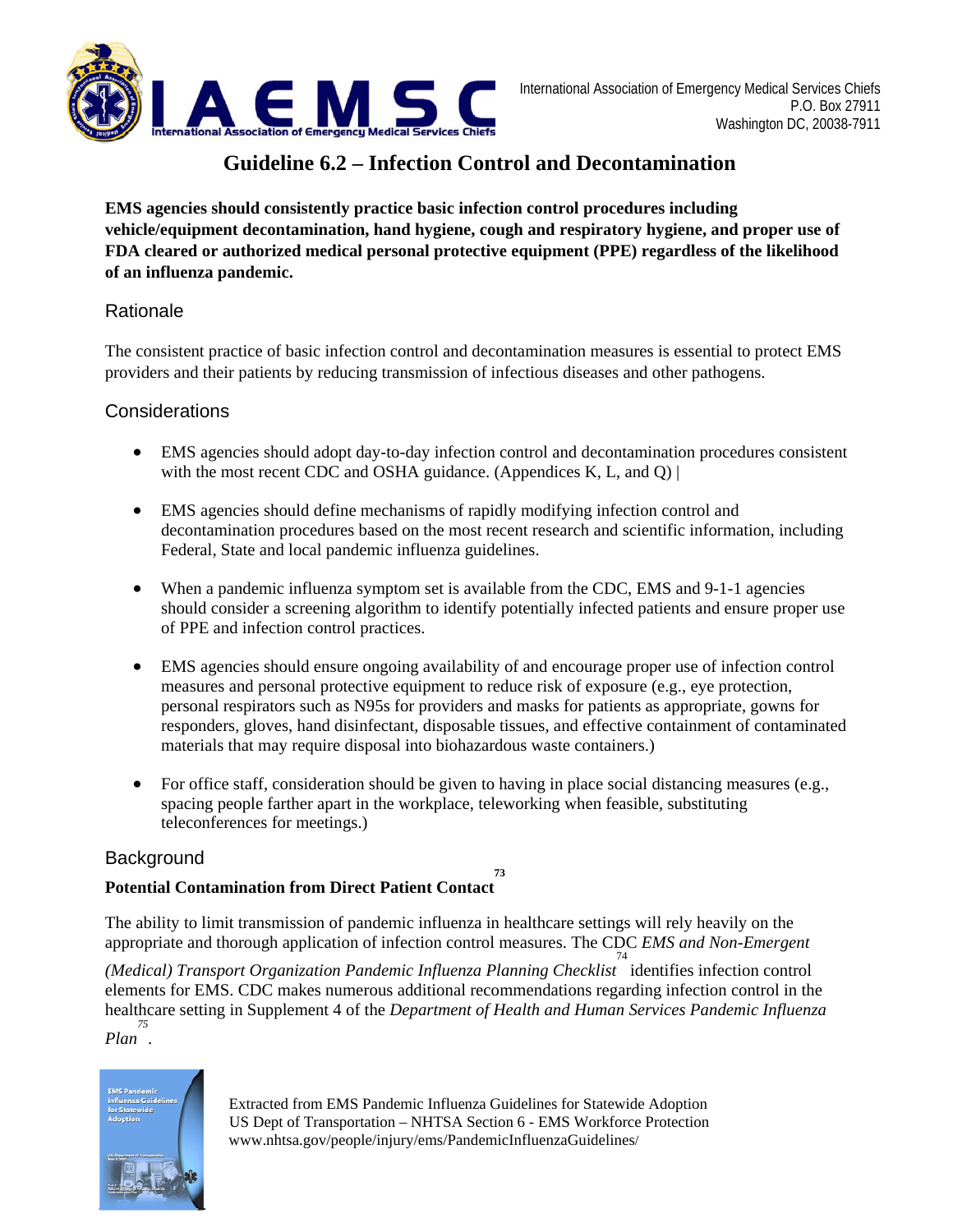

The Supplement states:

While it is commonly accepted that influenza transmission requires close contact—via exposure to large droplets (droplet transmission), direct contact (contact transmission), or near-range exposure to aerosols (airborne transmission)—the relative clinical importance of each of these modes of transmission is not known… Given some uncertainty about the characteristics of a new pandemic strain, all aspects of preparedness planning for pandemic influenza must allow for flexibility and real-time decision-making that take new information into account as the situation unfolds. The specific characteristics of a new pandemic virus—virulence, transmissibility, initial geographic distribution, clinical manifestation, risk to different age groups and subpopulations, and drug susceptibility—will remain unknown until the pandemic gets underway. If the new virus is unusual in any of these respects, HHS and its partners will provide updated infection control guidance.

These recommendations, edited to include only those recommendations that are relevant to EMS are provided in Appendix K.

A CDC guideline 76,77 that addresses isolation precautions in hospitals can also be useful in developing EMS and 9-1-1 policies and procedures for infection control. This guideline is particularly informative with regard to standard precautions and droplet precautions .

## **Potential Contamination from Environmental Contact**

"Some microbes are infectious at very low doses and can survive for hours to weeks on nonporous surfaces, such as countertops and telephone headpieces. A number of viruses, including influenza A virus... can be found in oral secretions of those infected and survive 2-24 hours on hard surfaces." A University of Arizona study using an invisible fluorescent tracer showed that artificial contamination from outside surfaces (e.g. such as doorknobs, telephones, faucets, and copier buttons) was transferred to 86% of 35 exposed individual's hands. In addition, 82% of the 35 participants subsequently tracked the contaminant to their home or personal belongings. The study identified phones, desktops, and keyboards among the top five "dirtiest" work surfaces. Viruses detected using such a tracer method may no longer be viable (able to infect a human with disease), however, the study illustrates the potential transfer rates of human pathogens.

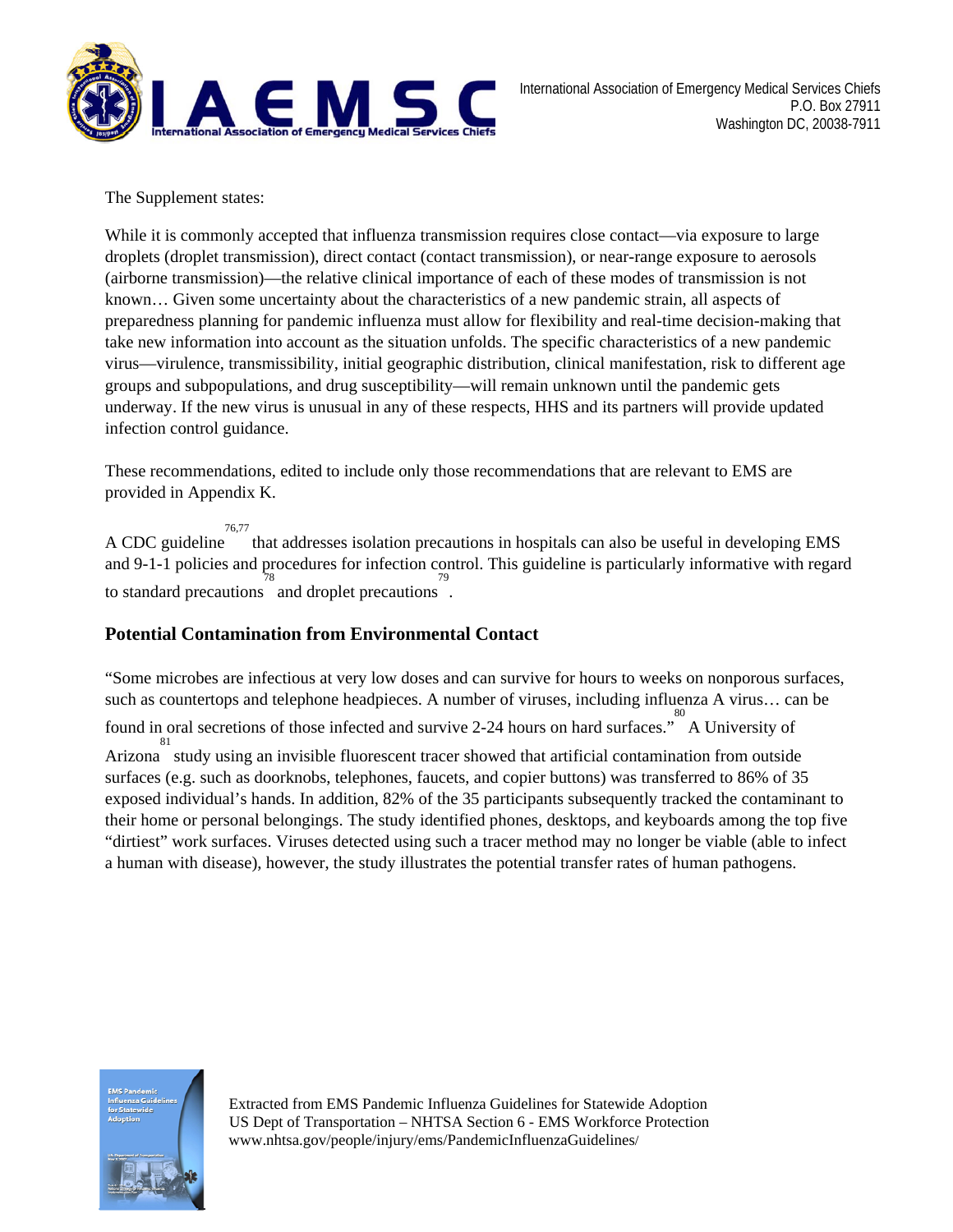

# **Guideline 6.3 – Vaccines and Anti-Virals for EMS Personnel**

# **State, local, tribal, and territorial EMS pandemic influenza plans should define system-wide processes for providing vaccines and anti-viral medication to EMS personnel.**

# Rationale

Assuring the viability of the EMS workforce is essential to supporting their role in mitigating and responding to an influenza pandemic. As a component of the Nation's critical infrastructure, EMS will play a vital role in responding to requests for assistance, triaging patients, and providing emergency treatment to patients during a pandemic. Strategies to provide pharmaceutical countermeasures to protect the EMS workforce are essential to maintaining an EMS systems' ability to satisfy demand for services.

## **Considerations**

- EMS pandemic flu planners should maintain familiarity with Federal guidance on prioritization of vaccinations and administration of anti-viral medications<sup>2</sup>. (See Appendix J)
- EMS agencies should be engaged with State and local pandemic influenza planners in allocation decisions regarding pharmaceutical and non-pharmaceutical countermeasures and ensure EMS and 9-1-1 personnel are included in the allocation plans.
- There should be an EMS agency-specific plan for the acquisition, distribution and administration of pharmaceutical and non-pharmaceutical countermeasures to EMS and 9-1-1 personnel. EMS pandemic influenza planners can establish this process through collaboration and planning with State and local public health agencies.

# **Background**

Federal priorities for vaccine and antiviral drug use will vary based on pandemic severity as well as the vaccine and drug supply. Federal vaccination guidelines are subject to change as the Federal Government refines its guidelines to assist State, local, tribal, and territorial governments and the private sector in defining groups that should receive priority access to medical countermeasures. Priority recommendations will reflect the pandemic response goals of limiting mortality and severe morbidity; maintaining critical infrastructure and societal function; diminishing economic impacts; and maintaining national security. Currently, the EMS workforce is considered a high priority group for vaccination. EMS agencies are encouraged to monitor revised guidance at http://www.pandemicflu.gov/vaccine/index.html. The Federal guidance (Appendix J) relating to vaccine and antiviral prioritization has been undergoing extensive review and will be updated in the near future. Readers should consult www.pandemicflu.gov for the latest information.

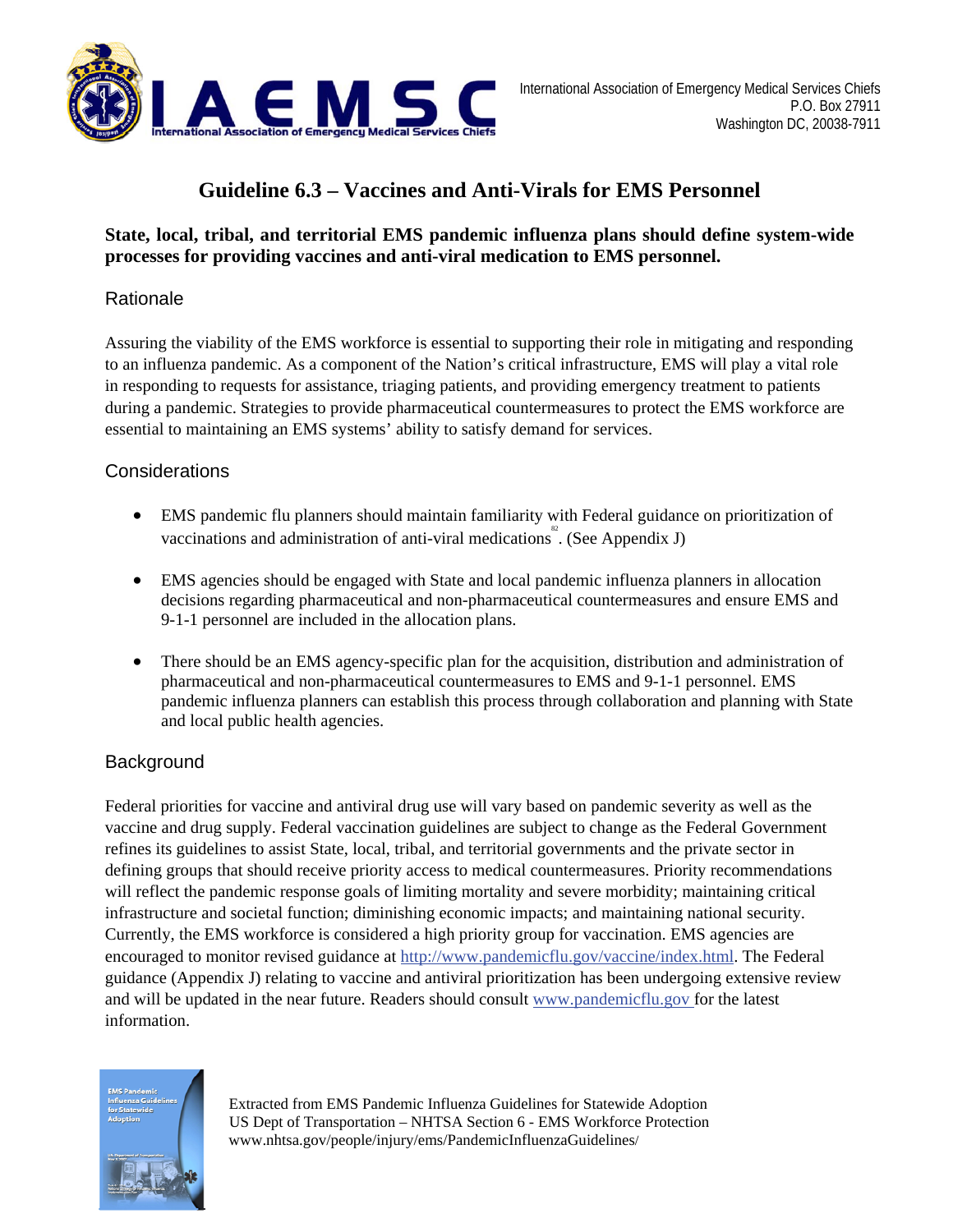

# **Guideline 6.4 – Isolation and Quarantine Considerations**

## **State, local, tribal, and territorial EMS agencies, in coordination with public health authorities, should identify a mechanism to address issues associated with isolation and quarantine of EMS personnel.**

## Rationale

As one element of a community mitigation strategy, isolation and quarantine may prevent transmission of disease by separating ill and exposed persons from those who have not yet been exposed. EMS and 9-1-1 agencies should anticipate the potential need to isolate and quarantine staff who have been exposed to pandemic influenza or become ill.

## **Considerations**

- EMS agencies should establish policies for employees who have been exposed to pandemic influenza or are suspected to be ill.
- EMS agencies should establish a clear expectation that staff do not come into work when ill with a febrile respiratory illness and support this expectation with appropriate attendance policies.
- EMS and 9-1-1 agencies should collaborate with occupational health and public health officials to establish policies on when a previously ill person is no longer infectious and can return to work after illness.
- EMS pandemic influenza plans should consider opportunities for off-duty EMS personnel to have alternative housing arrangements during a pandemic. Alternative housing arrangement may be used to protect the provider from infecting family members or vice versa.

## **Background**

According to the *National Strategy for Pandemic Influenza: Implementation Plan* , the response to an *83* influenza pandemic could require, if necessary and appropriate, measures such as isolation or quarantine. Isolation is a standard public health practice applied to persons who have a communicable disease. Isolation of pandemic influenza patients may prevent transmission of the disease by separating ill persons from those who have not yet been exposed. Quarantine is a contact management strategy that separates individuals who have been exposed to infection but are not yet ill from others who have not been exposed to the transmissible infection; quarantine may be voluntary or mandatory.

Persons who become ill may shed virus and can transmit infection for one-half to one day before the onset of illness. Viral shedding and the risk for transmission will be greatest during the first two days of illness . 84

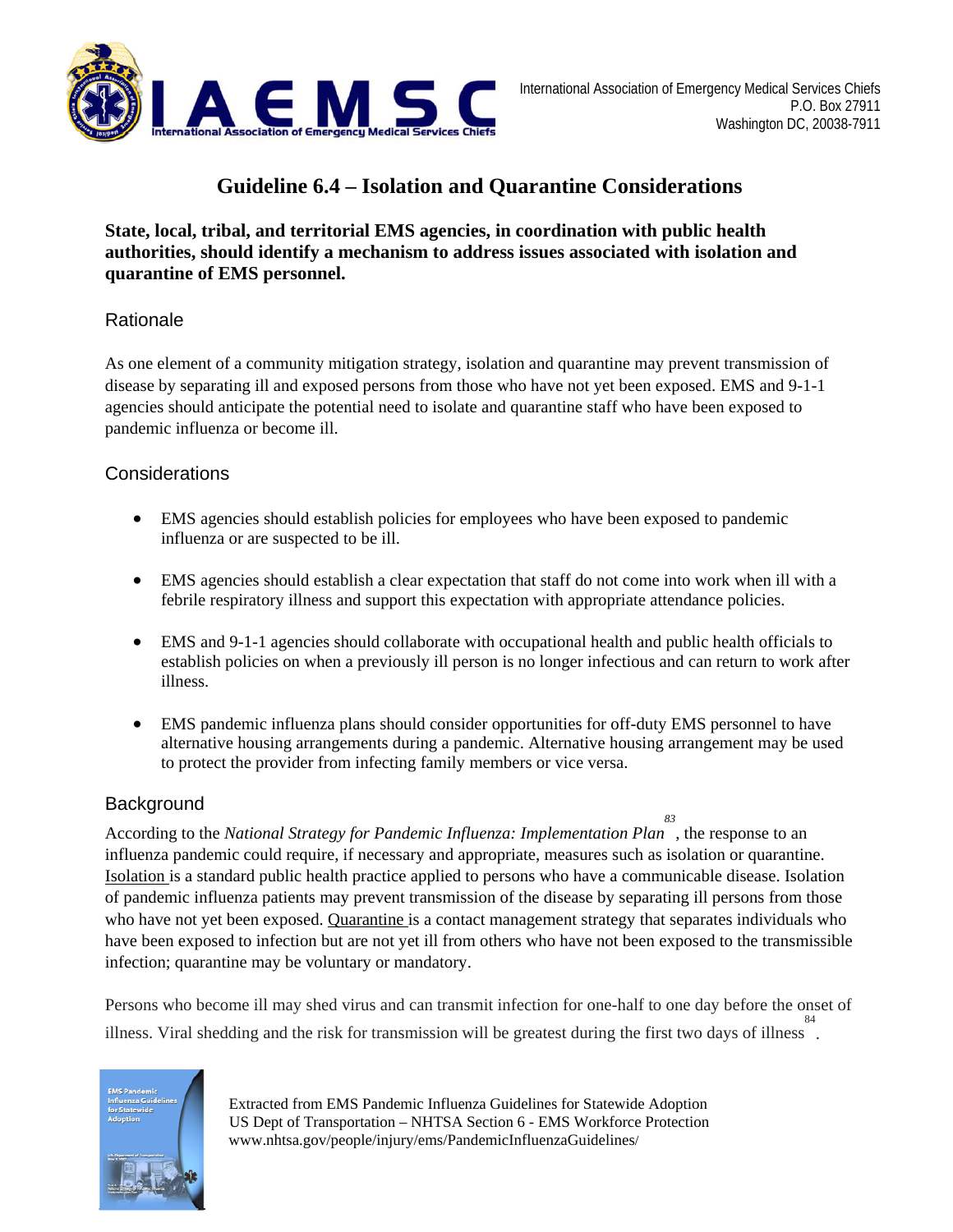

# **Guideline 6.5 – Support for EMS Personnel and Their Families**

#### **State, local, tribal, and territorial EMS pandemic influenza plans should define a process for offering support services, including mental health services, to EMS personnel and their families during an influenza pandemic.**

#### Rationale

Assuring the viability of the EMS workforce and their families through social support services is essential to supporting the workforce's role in mitigating and responding to an influenza pandemic.

#### **Considerations**

- EMS planners should collaborate with psychosocial or mental health professionals to assist in formulating messages and communications strategies that will minimize negative impacts on emergency workers by managing expectations and helping achieve desired behaviors and outcomes.
- Planning should involve identifying and providing additional support services, including mental health services, which EMS providers and their families may need during an influenza pandemic.
- EMS planners should identify and coordinate with community resources to support workers and their families at the onset, during, and following a pandemic. (e.g., Community Emergency Response Teams (CERT), the American Red Cross, faith-based organizations, and other family assistance groups).

## **Background**

It is important that planning efforts consider the impact of pandemic influenza on EMS personnel and their

families. The *National Strategy for Pandemic Influenza: Implementation Plan 86*  recognizes that during a pandemic, psychosocial issues may "significantly contribute to, or hinder, the effectiveness of the response." Public anxiety and subjective perception of risk during the initial phases will impact the degree of medical surge; overall compliance with quarantine, office closures, and other control procedures; and participation of the workforce, including healthcare workers, in response efforts.

During the 1918-1919 Spanish influenza, for example, people experienced significant distress due to loss of 87

family members and anxiety about work, food, transportation, and basic infrastructure. During a modern-day pandemic, EMS and 9-1-1 workers will likely be called upon to implement policies and protocols that evoke a range of responses, including decisions of a moral and ethical nature. They may witness human pain and suffering on the job and may experience illness and death in their personal lives. The SARS outbreak in 2003 led to psychological distress for healthcare workers and the general public because of social isolation, stigmatization of groups perceived to be high risk, and general fears about safety and health. 88

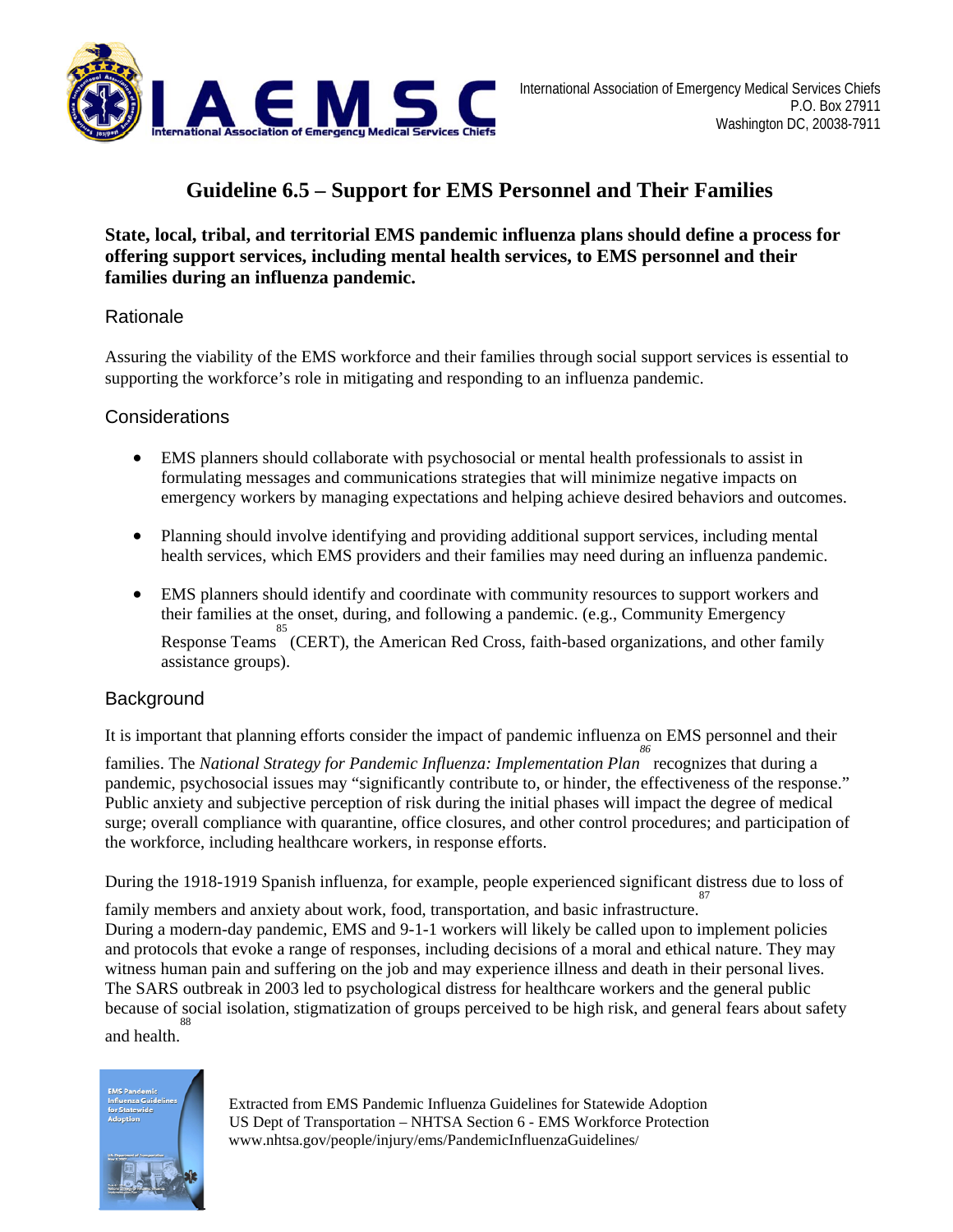

Research on social behavior following disasters by the National Science Foundation suggests that "Recovery processes are significantly influenced by differential societal and group vulnerability; by variations in the range of recovery aid and support that is available; and by the quality and effectiveness of the help that is provided. The available 'mix' of recovery activities and post-disaster coping strategies varies across groups, societies, and different types of disasters."<sup>89</sup>

#### **Section 6 - EMS Workforce Protection SEE RELATED APPENDICES**

#### **1. Appendix K—Infection Control: Excerpts from Federal Documents**

http://www.nhtsa.gov/people/injury/ems/PandemicInfluenzaGuidelines/Task61136Web/PDFs/AppK.pdf

#### **2. Appendix J—Excerpts from the HHS Pandemic Influenza Plan, Appendix O**

http://www.nhtsa.gov/people/injury/ems/PandemicInfluenzaGuidelines/Task61136Web/PDFs/AppJ.pdf

#### **3. Appendix M– Pandemic Influenza Resources**

http://www.nhtsa.gov/people/injury/ems/PandemicInfluenzaGuidelines/Task61136Web/PDFs/AppM.pdf

#### **4. Appendix Q–OSHA Guidance**

http://www.nhtsa.gov/people/injury/ems/PandemicInfluenzaGuidelines/Task61136Web/PDFs/AppQ.pdf

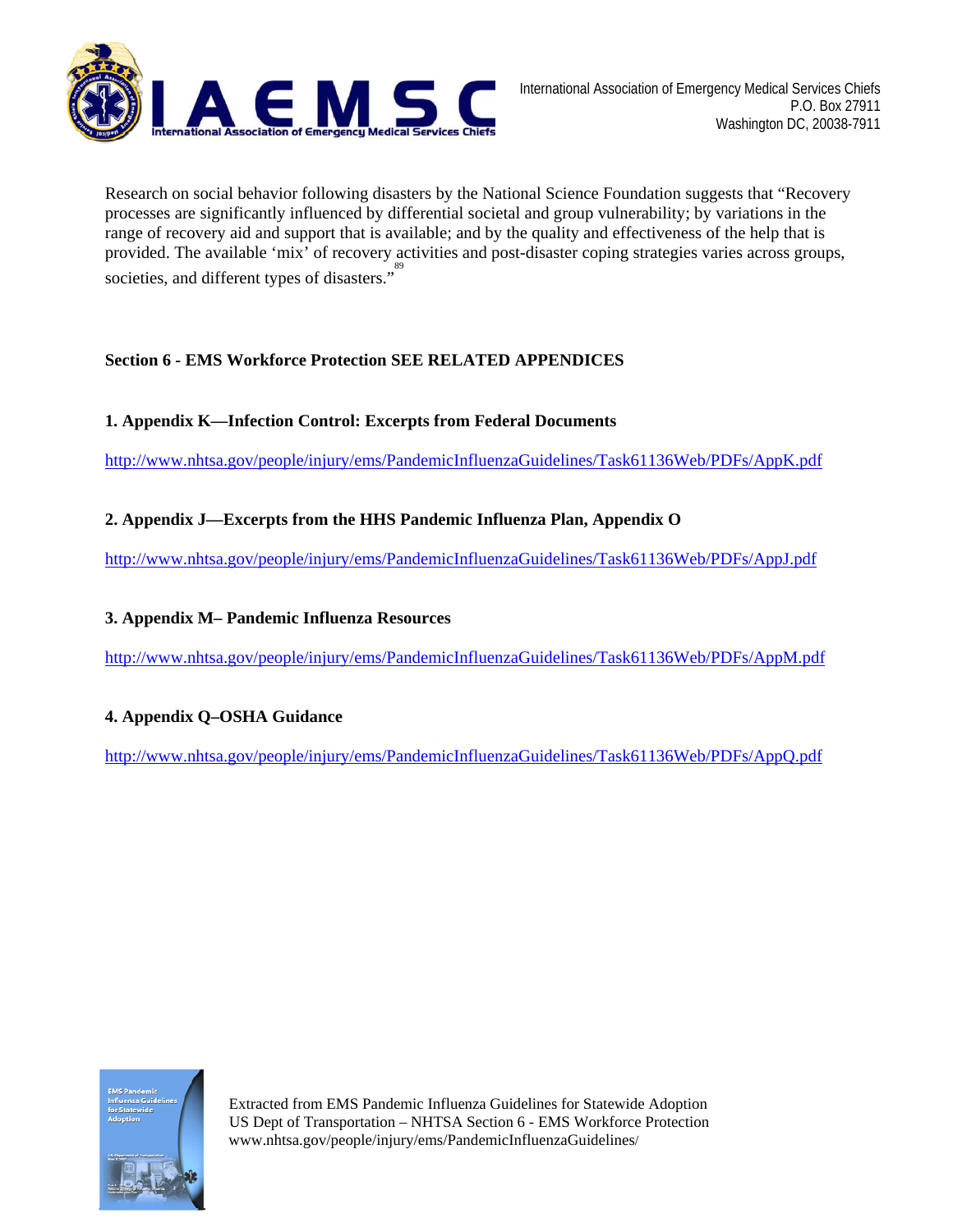

#### *References*

#### **66**

US Department of Health and Human Services. ONLINE. 2005. HHS Pandemic Influenza Plan Appendix D: NVAC/ACIP Recommendations for Prioritization of Pandemic Influenza Vaccine and NVAC Recommendations on Pandemic Antiviral Drug Use. Department of Health and Human Services. Available: http://www.hhs.gov/pandemicflu/plan/appendixd.html [20 March 2007].

**<sup>67</sup>** US Department of Health and Human Services. ONLINE. 2006. *Emergency Medical Services and Non-Emergent (Medical) Transport Organizations Pandemic Influenza Planning Checklist*. Department of Health and Human Services. Available: http://www.pandemicflu.gov/plan/healthcare/emgncymedical.html [18 March 2007].

#### **68**

US Department of Health and Human Services. ONLINE. 2005. *HHS Pandemic Influenza Plan Appendix D: NVAC/ACIP Recommendations for Prioritization of Pandemic Influenza Vaccine and NVAC Recommendations on Pandemic Antiviral Drug Use.* Department of Health and Human Services. Available: http://www.hhs.gov/pandemicflu/plan/appendixd.html [20 March 2007]. For the most current information about vaccines and antivirals, including the latest prioritization strategies, see http://www.pandemicflu.gov/vaccine/index.html

**69**  Occupational Safety and Health Administration. *Pandemic Influenza Preparedness and Response Guidance for Healthcare Workers and Healthcare Employers*. Unpublished.

**70**

Centers for Disease Control and Prevention. ONLINE. 2003. *Cluster of Severe Acute Respiratory Syndrome Cases Among Protected Health-Care Workers --- Toronto, Canada, April 2003*  MMWR. May 16, 2003 / 52(19);433-436. CDC. Available: http://www.cdc.gov/mmwr/preview/mmwrhtml/mm5219a1.htm [3 April 2007]

<sup>71</sup> OSHA Respiratory Protection Standard, 29 CFR 1910.134<sup>72</sup> Occupational Safety and Health Administration. *Pandemic Influenza Preparedness and Response Guidance for Healthcare Workers and Healthcare Employers*. For complete document go to www.osha.gov

#### **73**

Occupational Safety and Health Administration. *Pandemic Influenza Preparedness and Response Guidance for Healthcare Workers and Healthcare Employers*. For complete document, go to www.osha.gov

**74** US Department of Health and Human Services. ONLINE. 2006. *Emergency Medical Services and Non-Emergent (Medical) Transport Organizations Pandemic Influenza Planning Checklist*. Department of Health and Human Services. Available: http://www.pandemicflu.gov/plan/healthcare/emgncymedical.html [18 March 2007].

**<sup>75</sup>**US Department of Health and Human Services. 2005*. HHS Pandemic Influenza Plan Supplement 4 Infection Control* Department of Health and Human Services. Available: http://www.hhs.gov/pandemicflu/plan/sup4.html [20 March 2007].